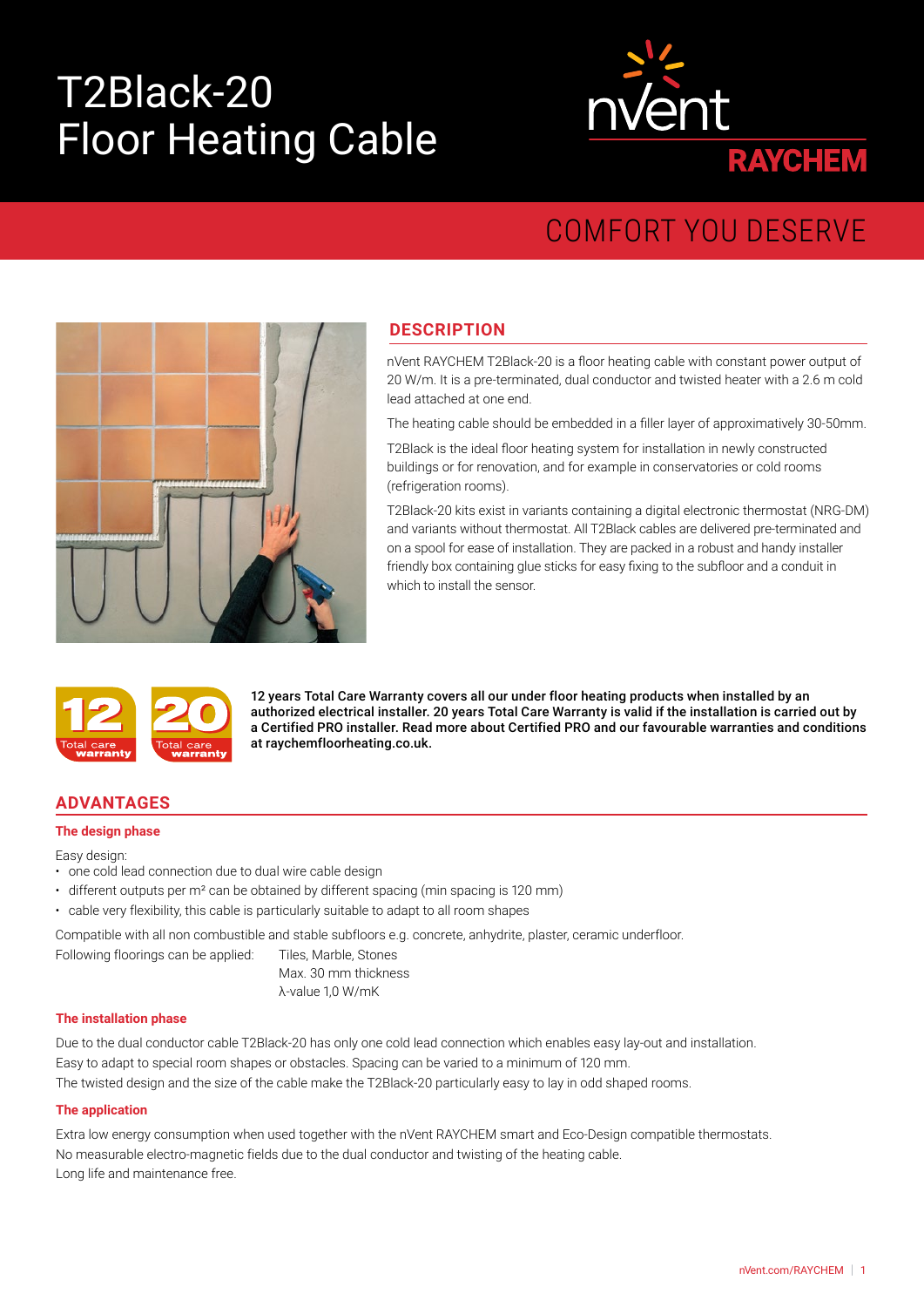# **TECHNICAL DATA**

Nominal power 20 W/m Voltage 230 V nvent Max. exposure temperature  $+90^{\circ}$ C T2Black Min. installation temperature  $+5^{\circ}$ C Length of cold lead cable 2.6 m Dimensions approx 4 mm diameter Min. cable spacing 120 mm Min. bending radius 30 mm RCD 30 mA Construction PVC-outer jacket - Fluoropolymer resistance wires Certificates CE-mark

# **RELATED NVENT RAYCHEM PRODUCTS**

| <b>NRG-DM</b>         | 1244-015152  | Intuive electronic and Eco-Design compliant thermostat<br>Week Timer / Prediticve Heating                                                                                                                                                                      |
|-----------------------|--------------|----------------------------------------------------------------------------------------------------------------------------------------------------------------------------------------------------------------------------------------------------------------|
| <b>GREEN LEAF</b>     | 1244-013810  | Attractive electronic and Eco-Design compliant thermostat<br>Week Timer / Open Window                                                                                                                                                                          |
| <b>SENZ</b>           | 1244-017777  | Touchscreen and Eco-Design compliant thermostat combining aesthetic design and<br>ease of use for more comfort from your underfloor heating<br>Week Timer / Predictive Heating / Open Window                                                                   |
| <b>SENZ WIFI</b>      | 1244-017778  | WIFI enabled touchscreen and Eco-Design compliant thermostat combining<br>App enabled remote control, aesthetic design and ease of use for maximum comfort from<br>your underfloor heating<br>Week Timer / Predictive Heating / Open Window / Distance Control |
| <b>Gluestick 10pc</b> | 6012-8949540 | 10 pcs. of hot glue rods in 1 bag                                                                                                                                                                                                                              |
| <b>Gluestick 70pc</b> | 503052-000   | 70 pcs. of hot glue rods in 1 box                                                                                                                                                                                                                              |
| Sensor tube kit       | 6012-8949541 | 2,5m flexible plastic conduit for installation of the floor sensor                                                                                                                                                                                             |
| T2Black repair kit    | 1244-008869  | Repair kit for T2Black                                                                                                                                                                                                                                         |
| Metal mesh 10m        | 476660-000   | Galvanized metal mesh of 10 m                                                                                                                                                                                                                                  |
| Metal mesh 25m        | 726604-000   | Galvanized metal mesh of 25 m                                                                                                                                                                                                                                  |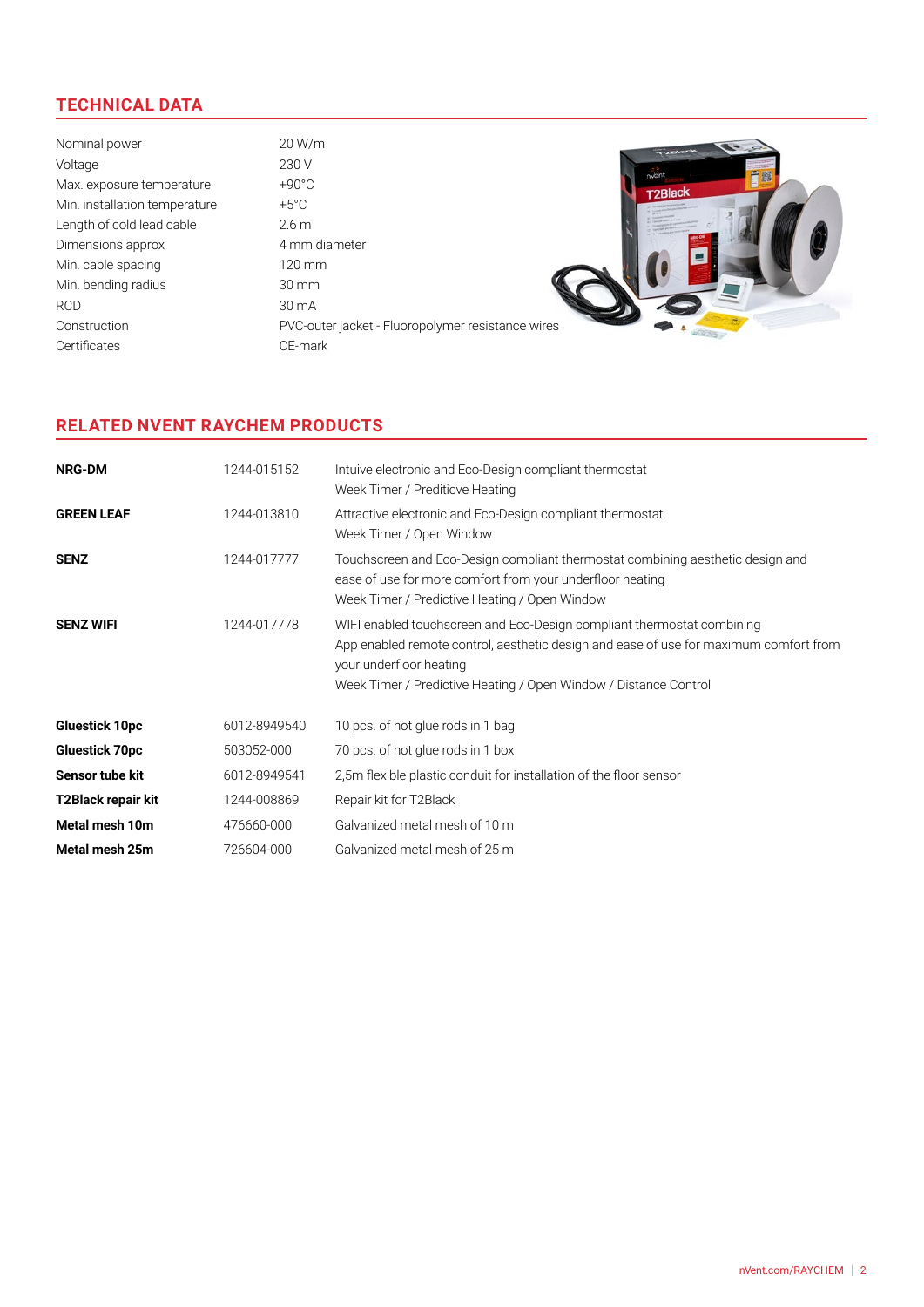# **DESIGN TABLE**

T2Black-20 heating cables are available in lengths from 12 m till 109 m in complete packs including all needed accessories to install the cable and spooled on an inventive and easy to unroll spooling system. Packs including the NRG-DM thermostat and packs without thermostats are available.

| T2Black-20                               |                           |                                  |                      |               |                                       | Area $m2$          |                     |                     |                     |
|------------------------------------------|---------------------------|----------------------------------|----------------------|---------------|---------------------------------------|--------------------|---------------------|---------------------|---------------------|
| <b>Product name</b>                      | <b>Without thermostat</b> | <b>With NRG-DM</b><br>thermostat | <b>Output</b><br>(W) | Length<br>(m) | <b>Resistance</b><br>Range $(\Omega)$ | 80W/m <sup>2</sup> | 100W/m <sup>2</sup> | 125W/m <sup>2</sup> | 150W/m <sup>2</sup> |
| <b>T2Black 20-12M</b>                    | SZ18300325                | SZ18300334                       | 215                  | 12            | 233.7-270.7                           | 2.7                | 2.2                 | 1.7                 | 1.4                 |
| T2Black 20-16M                           | SZ18300326                | SZ18300335                       | 310                  | 16            | 162.1-187.7                           | 3.9                | 3.1                 | 2.5                 | 2.1                 |
| T2Black 20-21M                           | SZ18300327                | SZ18300336                       | 410                  | 21            | 122.6-141.9                           | 5.1                | 4.1                 | 3.3                 | 2.7                 |
| T2Black 20-28M                           | SZ18300328                | SZ18300337                       | 550                  | 28            | 91.4-105.8                            | 6.9                | 5.5                 | 4.4                 | 3.7                 |
| T2Black 20-43M                           | SZ18300329                | SZ18300338                       | 850                  | 43            | 59.1-68.5                             | 10.6               | 8.5                 | 6.8                 | 5.7                 |
| T2Black 20-57M                           | SZ18300330                | SZ18300339                       | 1150                 | 57            | 43.7-50.6                             | 14.4               | 11.5                | 9.2                 | 7.7                 |
| T2Black 20-740M                          | SZ18300331                | SZ18300340                       | 1490                 | 74            | 33.7-39.1                             | 18.6               | 14.9                | 11.9                | 9.9                 |
| T2Black 20-82M                           | SZ18300332                | SZ18300341                       | 1625                 | 82            | 30.9-35.8                             | 20.3               | 16.3                | 13.0                | 10.8                |
| T2Black 20-109M                          | SZ18300333                | SZ18300342                       | 2200                 | 109           | 22.8-26.5                             | 27.5               | 22.0                | 17.6                | 14.7                |
| Calculate heating cable spacing in (mm): |                           |                                  |                      |               |                                       | 250 mm             | 200 mm              | 160 mm              | 135 mm              |

# **SUBFLOOR PREPARATION**

The subfloor should be clean, stable and rigid, without cracks or adhesion-reducing substances. Large cracks in the subfloor should be filled prior to installaton.

Uneven surfaces will need to be levelled prior to installaton. With cement plaster and anhydrite plaster, one should ensure that the substance has dried sufficiently according to the applicable norms. Anhydrite plaster should be smoothened and dust free. With quickly solidifying plaster, one should follow the suppliers instructions.

The heating cable should not be installed under bath tubs, shower cabins, surface covering furniture, etc. The heating cable should not be installed where holes will be drilled in the floor.

# **INSTALLATION INSTRUCTIONS**

The T2Black-20 cold lead is inserted in a flexible tubing and connected to the connection box. T2Black-20 shall always be controlled by an electric underfloor heating thermostat with external floor sensor and compliant with the EcoDesign directive (like the NRG-DM, GREEN LEAF, SENZ or SENZ-WIFI). The thermostat sensor, which is also protected in a flexible tubing (3m included in T2Black pack), is positioned centrally between two heating cable runs and as close as possible to the final floor covering.

T2Black-20 can only be installed under tiles and natural stone. The cable shall be embedded in a screed of typically 30-50mm.

# **TYPICAL INSTALLATION HEIGHTS**

| Height*    | T2Black-20               |
|------------|--------------------------|
| $1-15$ mm  |                          |
| 15-30mm    |                          |
| $30-50$ mm | .∘∘.∖<br>$\circ$ $\circ$ |

\* floor covering not included